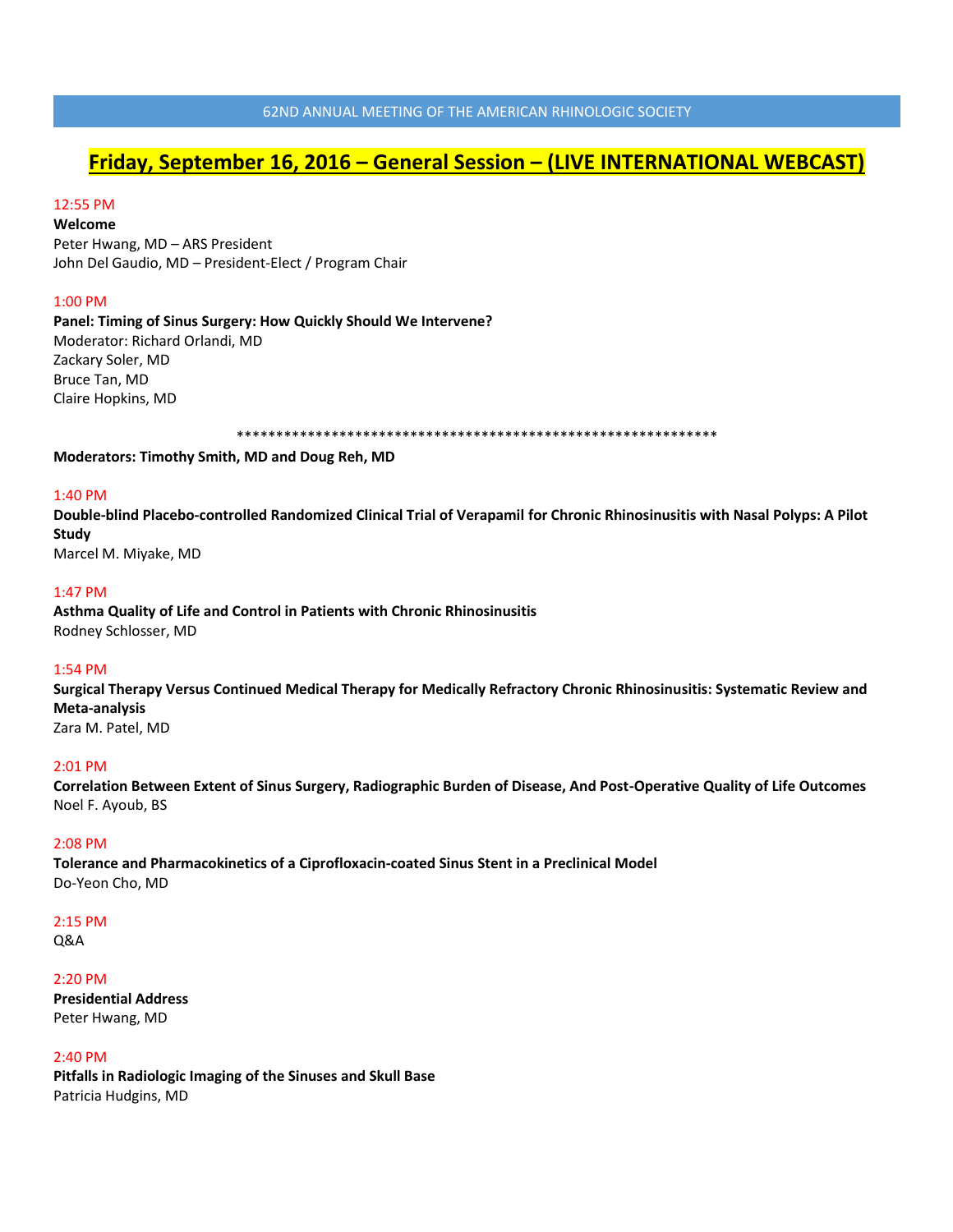#### 3:10 PM

**Break with Industry Partners**

#### 3:30 PM

**Panel: Are you doing Appropriate ESS? Who should have sinus surgery?** Moderator: Rodney Schlosser, MD Panelists: Donald Lanza, MD Richard Douglas, MD Parul Goyal, MD

\*\*\*\*\*\*\*\*\*\*\*\*\*\*\*\*\*\*\*\*\*\*\*\*\*\*\*\*\*\*\*\*\*\*\*\*\*\*\*\*\*\*\*\*\*\*\*\*\*\*\*\*\*\*\*\*\*\*\*\*\*\*\*\*\*

**Moderators: Noam Cohen, MD and Vijay Ramakrishnan, MD**

#### 4:10 PM

**Differential Innate Immunity Gene Expression Between Corticosteroids Responsive and Non-Responsive Patients with Chronic Rhinosinusitis and Nasal Polyposis** Naif Fnais, MBBS

#### 4:17 PM

**Interepithelial Transfer of Exosomal P-glycoprotein Promotes Inflammation in Chronic Sinusitis with Nasal Polyps** Angela L. Nocera, MS

#### 4:24 PM

**Association Between the Cdhr3 Snp (rs6967330) Risk Allele and Chronic Rhinosinusitis** Amanda L. Willis, MS

#### 4:31 PM

**Staphylococcus Aureus Extracellular Proteases Causes Dysfunction of the Airway Epithelial Barrier and Impairs Il-6 Production** Jae Murphy, MBBS

#### 4:38 PM

**Prevention of Sinonasal Inflammation by a Synthetic Glycosaminoglycan** Abigail Pulsipher, PhD

#### 4:45 PM

Q & A

#### 4:50 PM

**Film FESStival** Moderator: Adam DeConde, MD Panelists: Subinoy Das, MD Martin Citardi, MD Anne Getz, MD Satish Govinderaj, MD Stacey Gray, MD

#### 5:30 PM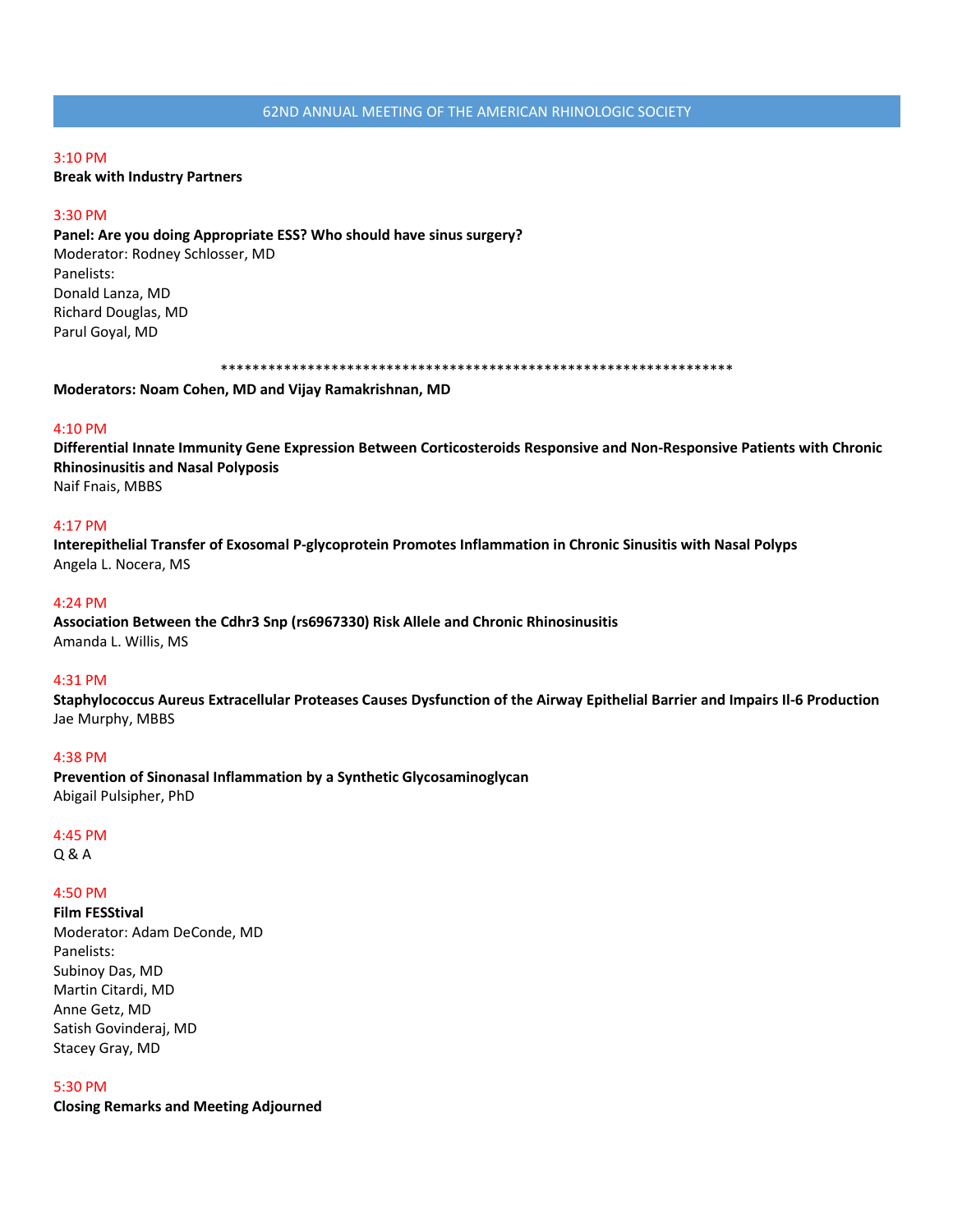# **Saturday, September 17, 2016 - General Plenary Session (LIVE INTERNATIONAL WEBCAST)**

## 6:55-7:55

Ancillary Breakfast Symposium (Pending)

# 7:55AM

**Welcome** John DelGaudio, MD – President Elect / Program Chair

## 8:00 AM

**Panel: The Socioeconomic Impact of CRS and FESS**  Michael Stewart, MD Ralph Metson, MD Mike Benninger, MD Mike Setzen, MD

## 8:35AM

*The 121h Annual Kennedy Lecture* **Endoscopic Skull Base Surgery: State of the Art & Future Directions** Ricardo Carrau, MD

9:15 AM **Break with Industry Partners**

.

#### 9:40 AM

**Radiologic Workup of CSF Leak and Skull Base Defects**  Patricia Hudgins, MD

#### 10:10 AM

**Panel**: **Skull Base Issues: When to Resect Skull Base and Orbit** Adam Zanation, MD Ricardo Carrau, MD Patricia Hudgins, MD Arturo Solares, MD

## 10:50 AM

**Valuing Rhinology Procedures: Why RUC Surveys Should Matter to You!** Peter Manes, MD Jenna Minton, JD

#### 11:20 AM

**Panel: AAOA Combined panel: Pediatric CRS: Does it Exist?**  Sarah Wise, MD David Clark, MD Richard Harvey, MD Whit Mims, MD Kara Prickett, MD Hassan Ramadan, MD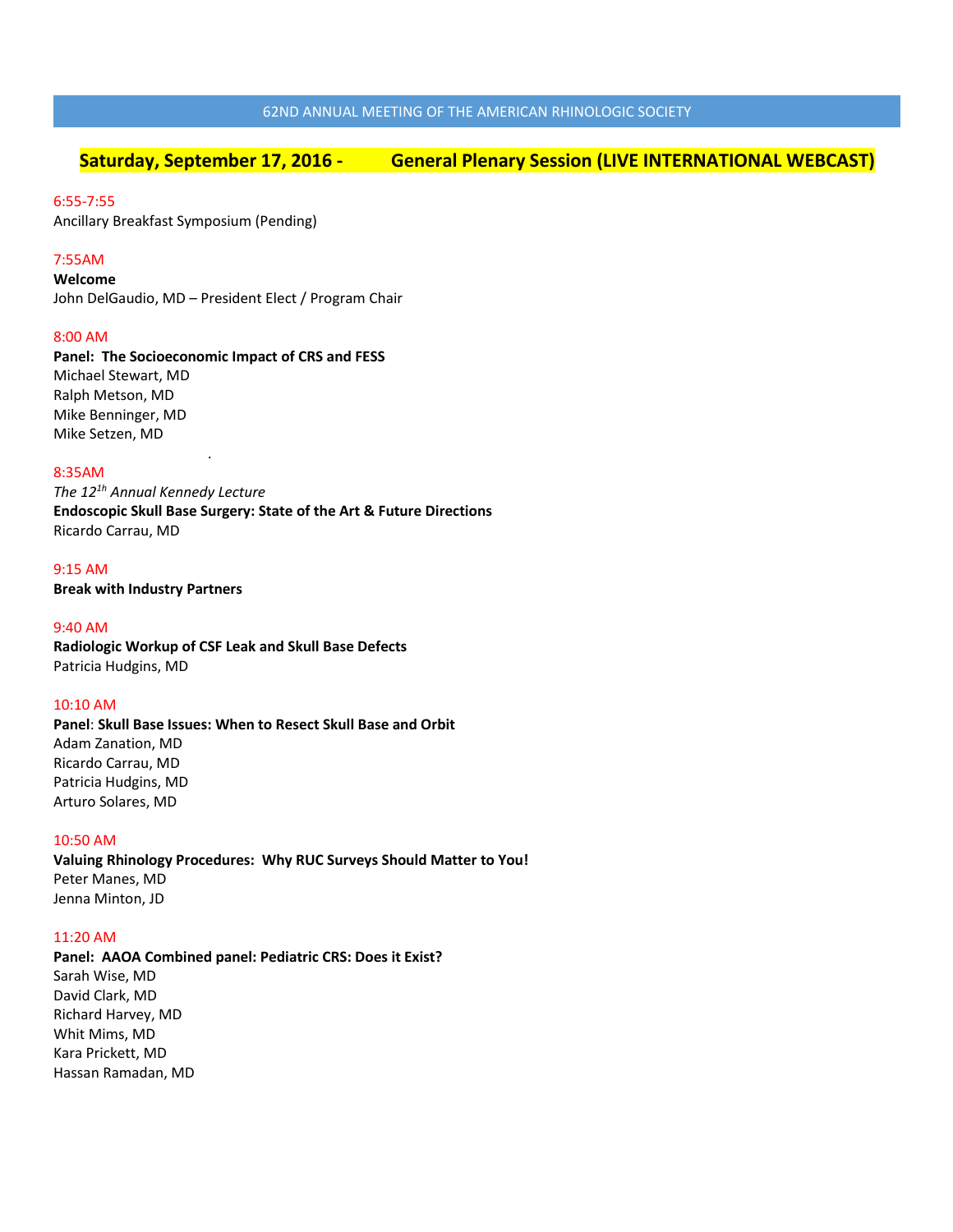12:00 PM **Lunch with Industry Partners**

# 12:15-1:00 PM

*Residents and Fellows Program Luncheon*  **Five mistakes I Made so you Don't Have to: How to Succeed in Your Early Career and the ARS** Jamie Litvack, MD Ayesha Khalid, MD Adam DeConde, MD Spencer Payne, MD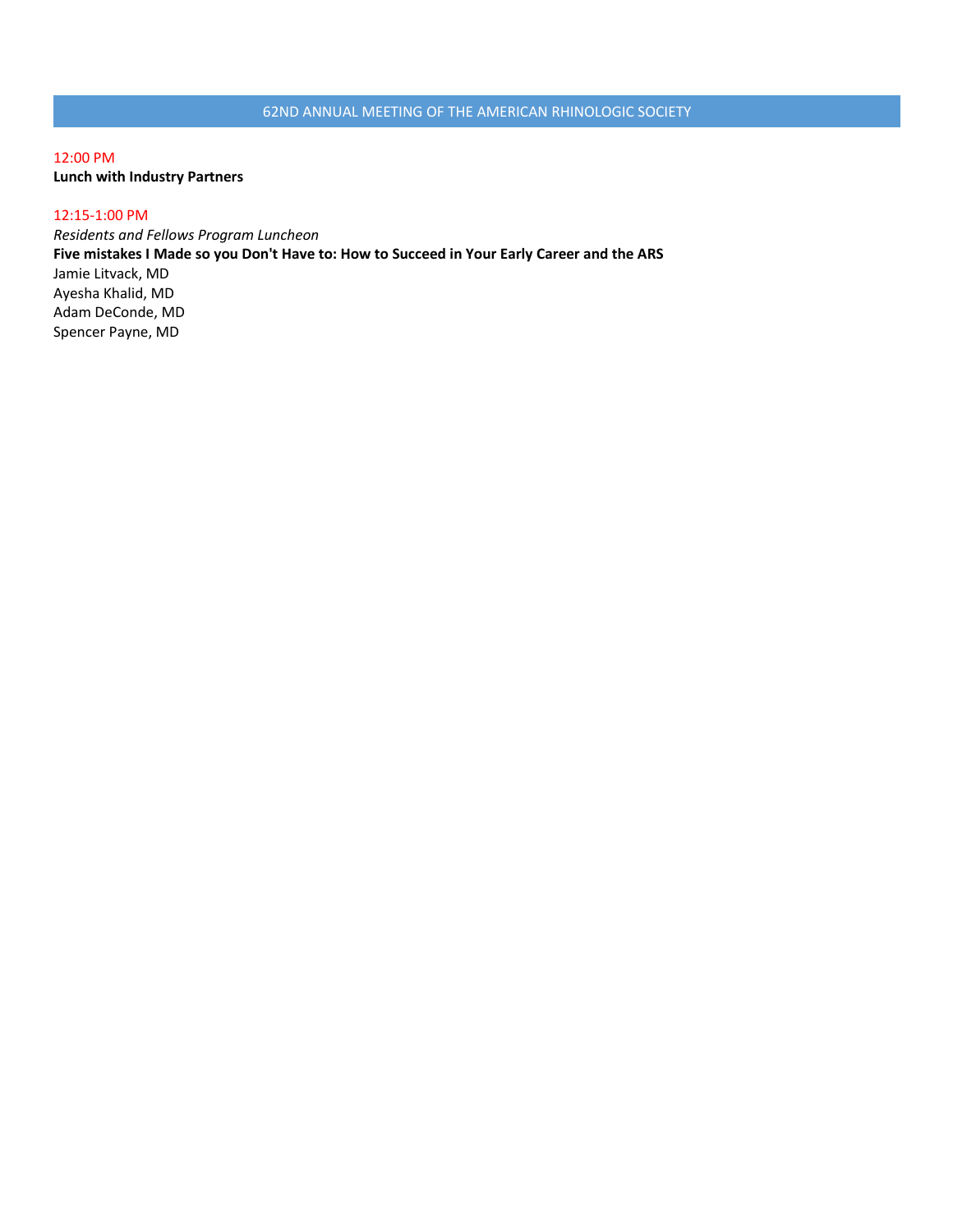# **Saturday September 17, 2016 – Breakout Room A**

## 1:00 PM

**Welcome:**  Erin O'Brien, MD, Breakout A - Chairperson

**Moderators:**  David Poetker, MD & Jivianne Lee, MD

## 1:05 PM

**Clinical Interpretability of the Empty Nose Syndrome 6-item Questionnaire (ens6q) Using Officebased Cotton Testing** Andrew Thamboo, MD, MHSc

## 1:12 PM

**Computational Fluid Dynamics (cfd) And Trigeminal Sensory Examinations of Empty Nose Syndrome Patients: Pre and Post Turbinate Surgery** Kai Zhao, PhD

#### 1:19 PM

**Arterial Ligation Versus Embolization in Epistaxis Management: Counterintuitive National Trends** Michael J. Sylvester, A.B.

1:26 PM **Ergonomic Analysis of the Surgical Position in Fess** Benjamin Milam, MD

## 1:33 PM

**Q&A** 

**Moderators:**  Brad Mechor, MD & Anne Getz, MD

\*\*\*\*\*\*\*\*\*\*\*\*\*\*\*\*\*\*\*\*\*\*\*\*\*\*\*

#### 1:40 PM

**Determinants and Outcomes of Upfront Surgery vs. Medical Therapy for Chronic Rhinosinusitis in Cystic Fibrosis** Noel F. Ayoub, BS

#### 1:47 PM

**F508del Genotype in Endoscopic Sinus Surgery: A Predictor for Improvement in Pulmonary Function Tests After Sinus Surgery** Ashleigh A. Halderman, MD

## 1:54 PM

**Effect of Viral Infection On Clinical Severity of Sinonasal Disease and Iron Sequestration in Cystic Fibrosis Patients** Nicholas R. Rowan, MD

## 2:01 PM

**Partial Loss of CFTR Function in CF Carriers Leads to Craniofacial Sinus Hypoplasia and Increased Incidence of Chronic Rhinosinusitis** Joshua B. Calton, BS

#### 2:08 PM

**Sinus Surgery Improves Quality of Life, Lung Infections and Lung Function in Patients with Primary Ciliary Dyskinesia** Mikkel C. Alanin, MD

## 2:15 PM

**Q&A** 

## 2:20 PM

**Panel: Sinus Disease and the Immunocompromised Patient**  Moderator: David Conley, MD Panelists: Zara Patel, MD Erin O'Brien, MD Andrew Lane, MD

## 2:50 PM

**Break with Industry Partners**

**\*\*\*\*\*\*\*\*\*\*\*\*\*\*\*\*\*\*\*\*\*\*\*\*\*\*\*\*\*\*\***

## **Moderators:**

Christopher Church, MD & Mark Zacharek, MD

## 3:20 PM

**Nrf2 Activation Restores House Dust Mite Induced Sinonasal Epithelial Cell Barrier Dysfunction** Nyall R. London, MD, PhD

## 3:27 PM

**Differential Cl Neg secretory capacity in Transepithelial Ion Transport Properties in Chronic Rhinosinusitis** Do-Yeon Cho, MD

## 3:34 PM

**Liquid Chromatography/tandem Mass Spectrometry Profiling of Eicosanoid and Docosanoid Metabolomes in Chronic Rhinosinusitis** Thad W. Vickery, BA

#### 3:41 PM

**B Cells Lacking Cd180 in Chronic Rhinosinusitis** Dijana Miljkovic, MS

# 3:48 PM

Q&A

\*\*\*\*\*\*\*\*\*\*\*\*\*\*\*\*\*\*\*\*\*\*\*\*\*\*\*\* **Moderators:**

Elina Toskala, MD & Justin Turner, MD

## 3:52 PM

**Irrigation Based Corticosteroid Therapy is More Effective than Simple Sprays in Managing Post-Surgical Chronic Rhinosinusitis** Richard J. Harvey, MD, PhD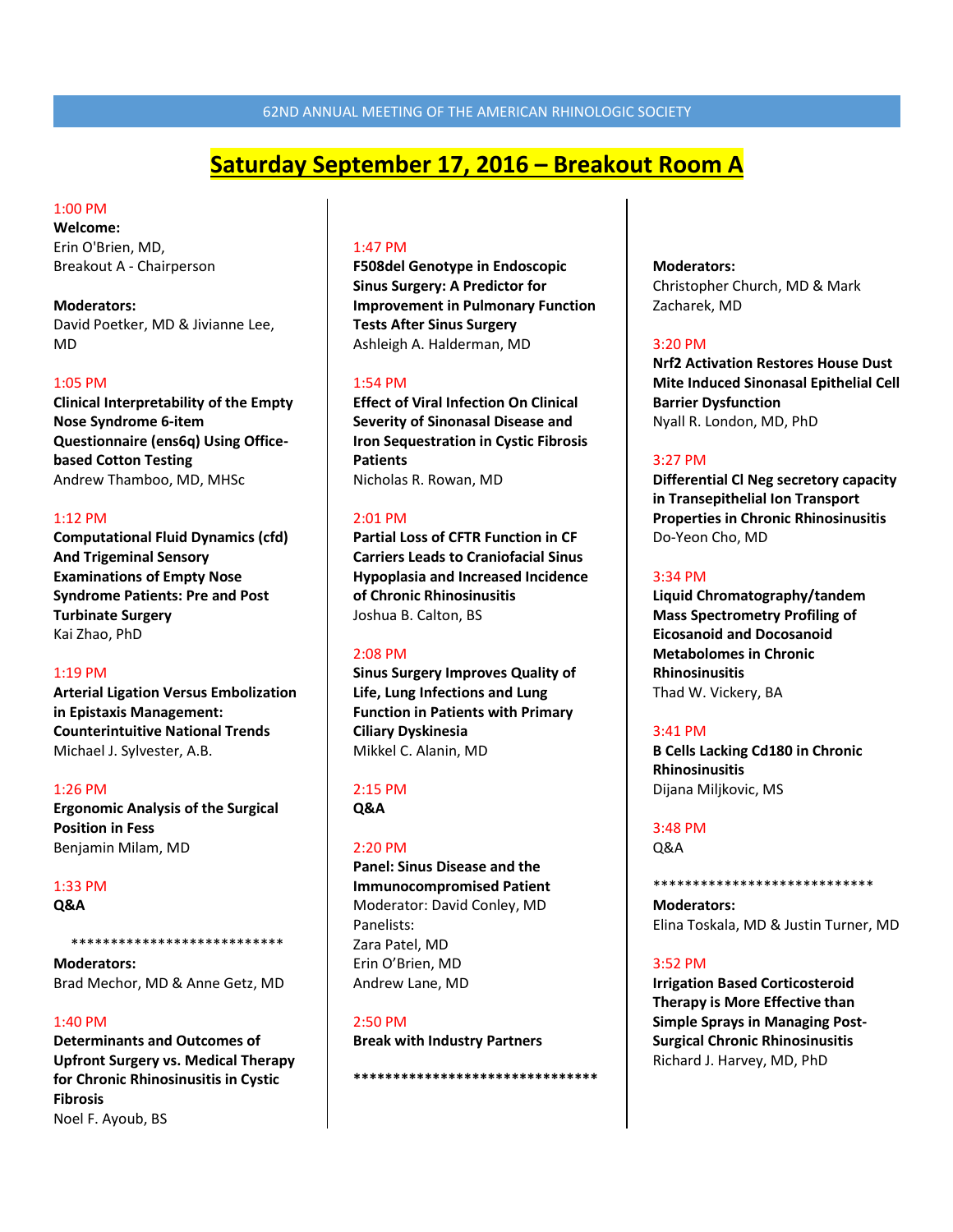#### 3:59 PM

**Comparison of Single Versus Double Strength Budesonide Irrigations in Patients with Chronic Rhinosinusitis with Polyposis after Endoscopic Sinus Surgery**

Paul D. Neubauer, MD

## 4:06 PM

**The Safety of Long-term Intranasal Budesonide Delivered Via the Mucosal Atomization Device for Chronic Rhinosinusitis** Jamil Manji, MSc

# 4:13 PM

**Manuka Honey Sinus Irrigation for the Treatment of Chronic Rhinosinusitis: A Randomized Controlled Trial** Victoria S. Lee, MD

#### 4:20 PM

**Q&A**

#### 4:25 PM

Panel: **What I learned in Training but have Abandoned in Practice: Experience or Evidence?** Moderator: James Palmer, MD Panelists: Jean Anderson Eloy, MD Alkis Psaltis, MD Justin Turner, MD Eugenia Vining, MD

## 5:00 PM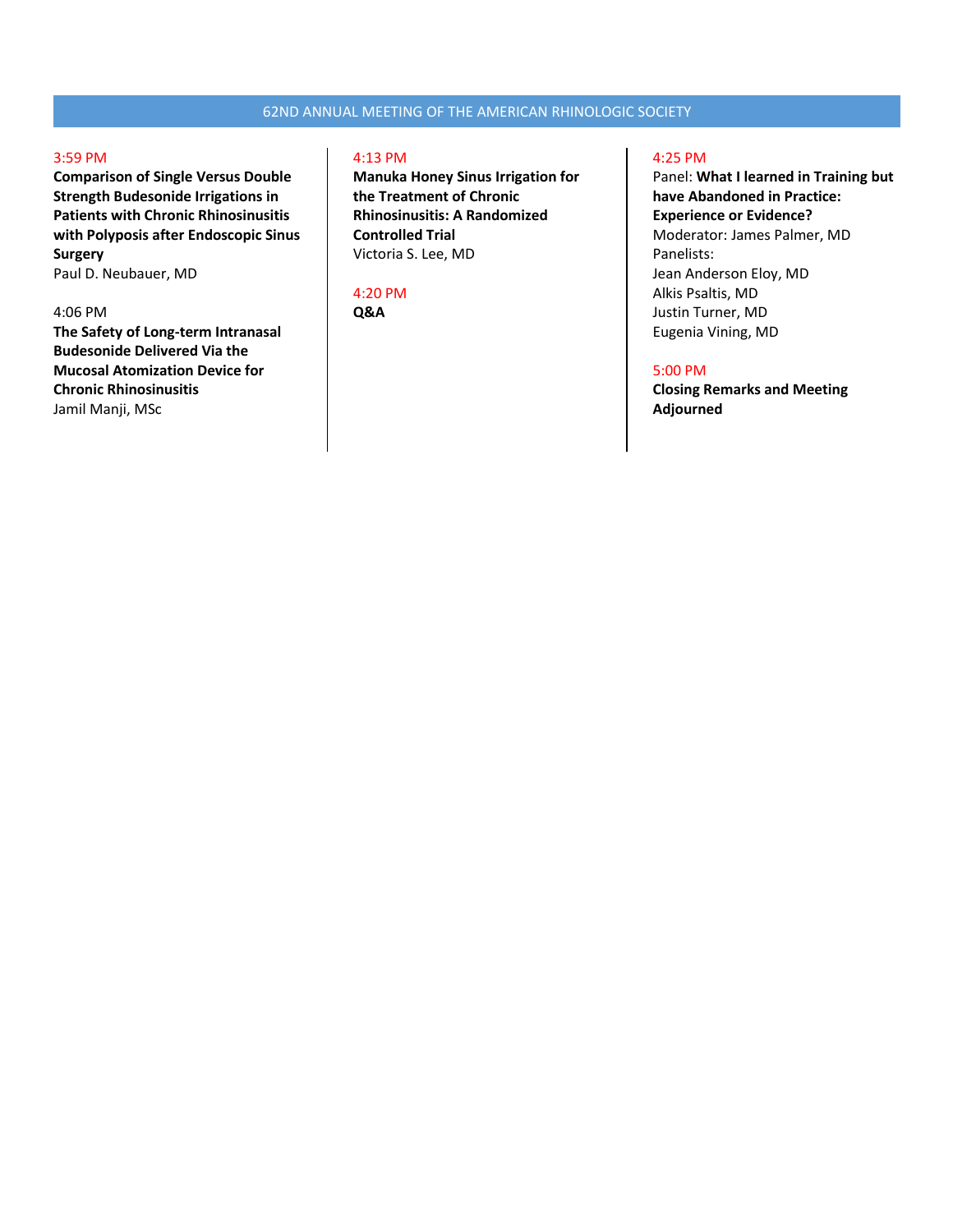# **Saturday September 17, 2016 – Breakout Session B – (LIVE INTERNATIONAL WEBCAST)**

## 1:00 PM

Welcome: Raj Sindwani, MD, Breakout B – Chairperson

**Moderators:**  Douglas Reh, MD & Marc Dubin, MD

\*\*\*\*\*\*\*\*\*\*\*\*\*\*\*\*\*\*\*\*\*\*\*\*\*\*\*\*\*\*\*

1:05 PM **Changing The Surgical Dogma in Frontal Sinus Trauma: Transnasal Endoscopic Repair** Jessica W. Grayson, MD

1:12 PM **Efficacy and Safety of Endoscopically-Assisted Transblepharoplasty Approach for Frontal Sinus Pathology** Eric W. Wang, MD

#### 1:19 PM

**Cryosurgical Posterior Nasal Nerve Ablation for The Treatment of Rhinitis** Peter Hwang, MD

#### 1:26 PM

**Utility of Intraoperative Frozen Sections in Surgical Decision Making for Acute Invasive Fungal Rhinosinusitis** Peter Papagiannopoulos, MD

#### 1:33 PM

**Q&A** 

**\*\*\*\*\*\*\*\*\*\*\*\*\*\*\*\*\*\*\*\*\*\*\*\*\*\*\*\*\*\*\***

**Moderators:**  Leigh Sowerby, MD & Ash Kacker, MD

#### 1:40 PM

**Temporal Patterns of Fdg Pet/ct Sinonasal Uptake Following Treatment of Sinonasal Malignancy** Joseph B. Schwartz, MD, FRCS

## 1:47 PM

**A Cost Comparison of Vascular Flap and Free Tissue Graft Reconstruction of Intradural Skull Base Defects** Bryan Brandon, MD

## 1:54 PM

**Failure Pressures After Repairs of 2x2.5 Cm Rhinologic Dural Defects in A Porcine Ex Vivo Model** Ryan P. Lin, MD

#### 2:01 PM

**Clinical Outcomes of Sinonasal Squamous Cell Carcinomas Based on Tumor Etiology**  Carol Yan, MD

## 2:08 PM

**Enlargement of Meckel's Cave in Patients with Spontaneous Cerebrospinal Fluid Leaks** Geoffrey P. Aaron, MD

#### 2:15 PM **Q&A**

## $2:20$  PM

**Panel: The Minimal Disease Patient: Do I Operate and When?** Moderator: Jeremiah Alt, MD Panelists: Raj Sindwani, MD Spencer Payne, MD Rick Chandra, MD

#### 2:50 PM

**Break with Industry Partners**

#### **\*\*\*\*\*\*\*\*\*\*\*\*\*\*\*\*\*\*\*\*\*\*\*\*\*\*\*\*\***

**Moderators:**  Jastin Antisdel, MD & Jose Gurrola II, MD

## 3:20 PM

**Inflammatory Infiltrate and Mucosal Remodeling in Chronic Rhinosinusitis with and Without Polyps: Structured** 

**Histopathologic Analysis** Hannah N. Kuhar, BA

## 3:27 PM

**Age-related Changes in Nasal Mucosal Histology of Adult Patients Without Inflammatory Sinonasal Disease** Patricia A. Loftus, MD

#### 3:34 PM

**The Efficacy of a Novel Budesonide Chitosan Gel on Wound Healing Following Endoscopic Sinus Surgery** Thanh N. Ha, MD

## 3:41 PM

**The Effect of Chitosan-dextran Gel with Budesonide and Ropivacaine On Pain and Wound Healing Following Endoscopic Sinus Surgery** Aaron Rayan, BMedSci (Hons)

# 3:48 PM

**Q&A**

#### **\*\*\*\*\*\*\*\*\*\*\*\*\*\*\*\*\*\*\*\*\*\*\*\*\*\*\*\***

**Moderators:** Lori Lemonnier, MD & Charles Ebert, MD

#### 3:52 PM

**The Development and Validation of Septoplasty Surgical Training Model Using Three Dimensional Printing** Mahmoud A. AlReefi, MD

## 3:59 PM

**The Development and Validation of A 3d Printed Ostiomeatal Complex and Frontal Sinus Training Model for Endoscopic Sinus Surgery** Abdulaziz Alrasheed, MD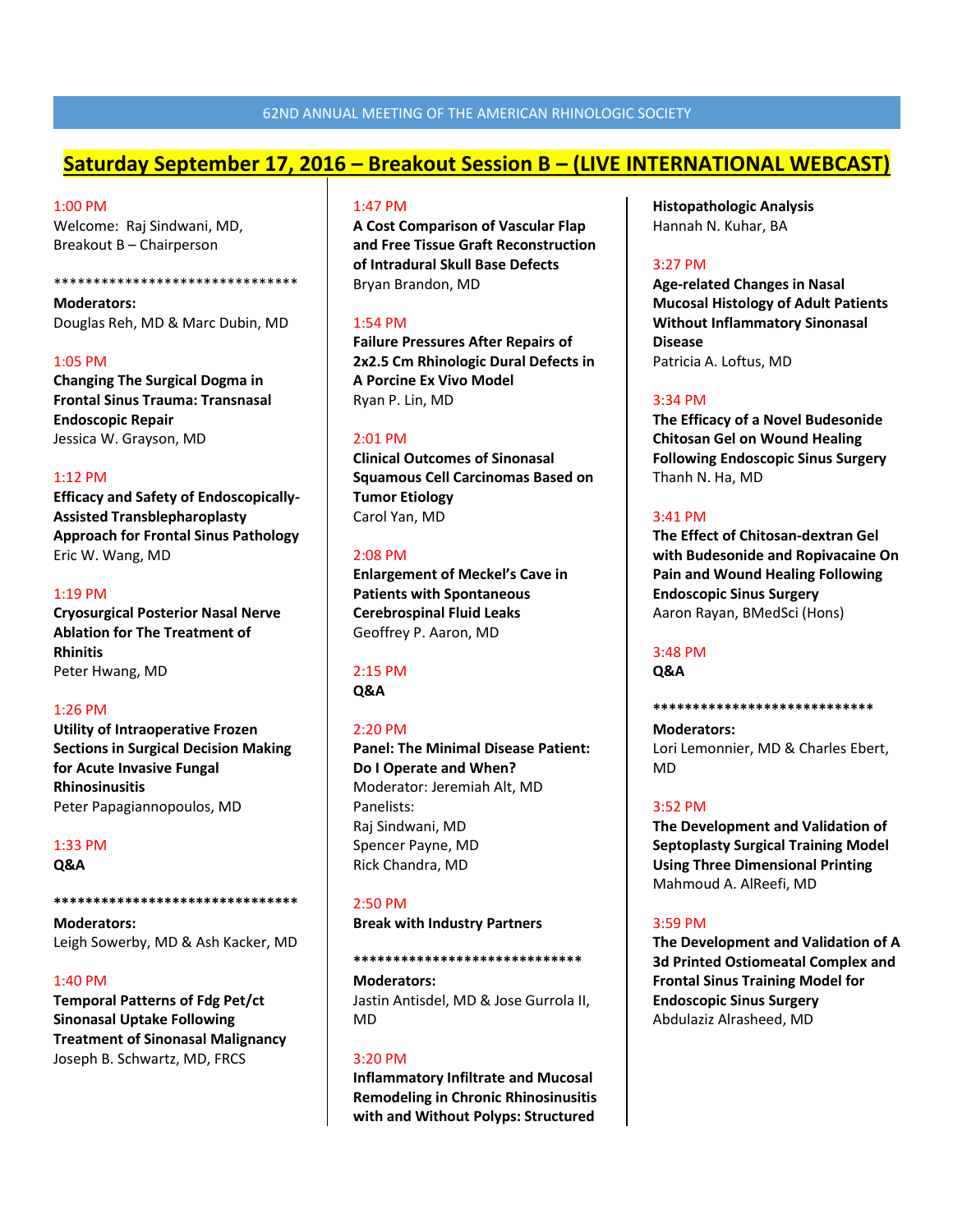## 4:06 PM

**Use of The Concentric Tube Robot in The Maxillary Sinus** Madeleine B. Samuelson, MD

# 4:13 PM

**Development of A Fully Automated Ct Sinus Auto-segmentation Pipeline** Spencer Payne, MD

4:20 PM **Q&A**

# 4:25 PM

**Panel: The Recurrent Nasal Polyp Patient: What now?**  Moderator: Amber Luong, MD

Panelists Stilianos Kountakis, MD David Poetker, MD Jivianne Lee, MD

# 5:00 PM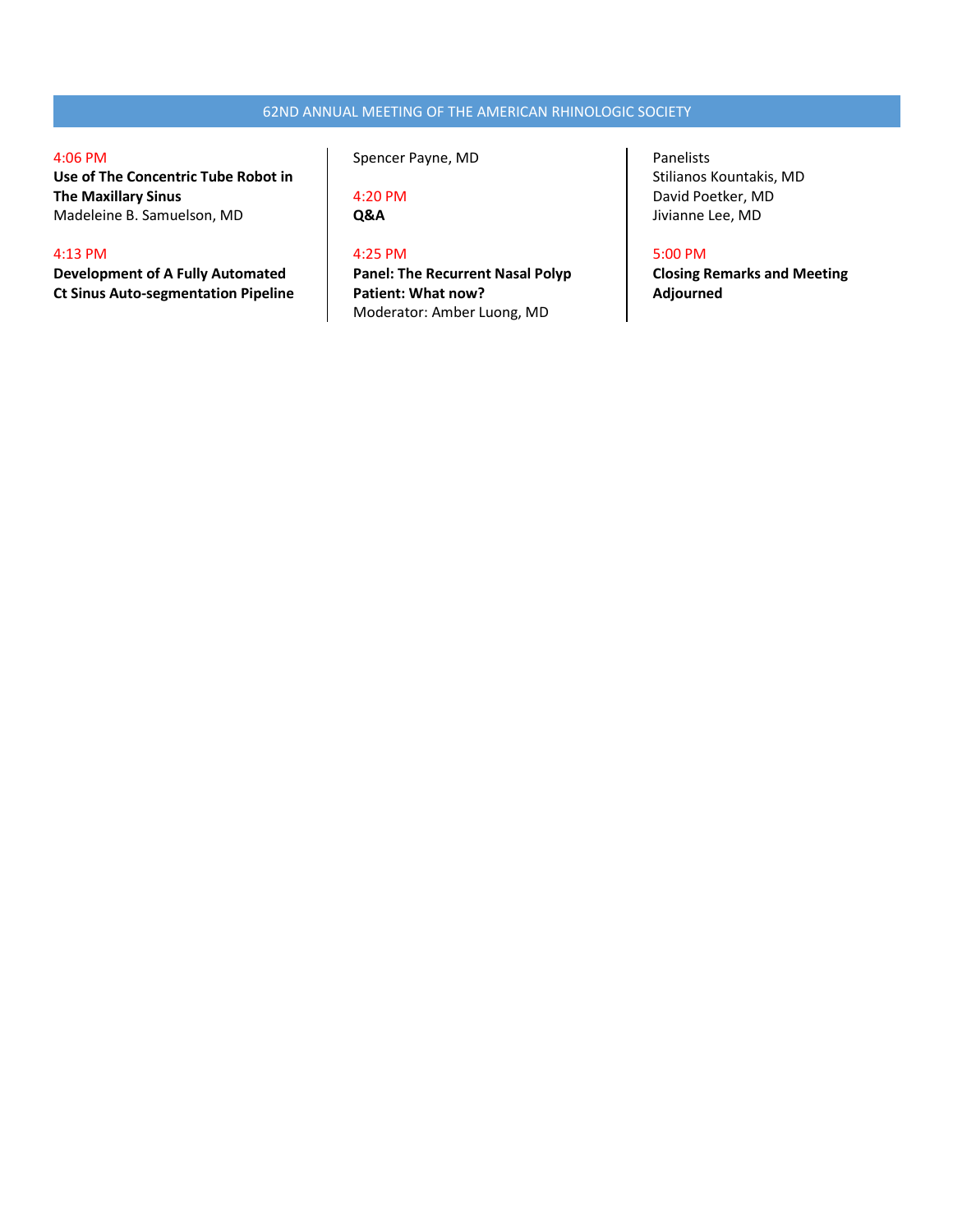# **Saturday September 17, 2017 – Breakout Room C**

#### 1:00 PM

**Welcome**: Stella Lee, MD, Breakout Room C - Chairperson

#### \*\*\*\*\*\*\*\*\*\*\*\*\*\*\*\*\*\*\*\*\*\*\*\*\*\*\*\*\*\*\*

**Moderators:**  Michael Platt, MD & Adam DeConde, MD

#### 1:05 PM

**Low Molecular Arginine Rich Peptides Stimulate No Production and Decrease Bacterial Density in Respiratory Cell Cultures Infected with Staphylococcus Aureus** Mark A. Zacharek, MD

#### 1:12 PM

**Examination of High-antibiotic Users in A Multi-Institutional Cohort of CRS Patients** Vijay R. Ramakrishnan, MD

#### 1:19 PM

**Innate Immune Response of Nuli-1 Cells to Staphylococcus Aureus Small Colony Variant Infections** Judy Ou, MD

1:26 PM **A Surgical Hydrogel to Combat Mssa and Mrsa Biofilms**

#### 1:33 PM

**Q&A** 

# \*\*\*\*\*\*\*\*\*\*\*\*\*\*\*\*\*\*\*\*\*\*\*\*\*\*\*\*\*\*\*

**Moderators**: Zachary Soler, MD & Pablo Stolovitsky, MD

#### 1:40 PM

**Unsupervised Network Mapping of Commercially Available Immunoassay Yields Three Distinct Chronic Rhinosinusitis Endotypes** Rohit Divekar, MBBS, PhD

#### 1:47 PM

**Measuring Patient Expectations Regarding Diagnoses and Treatment for Rhinosinusitis** Lauren Roland, MD

#### 1:54 PM

**Influence of Interpersonal Traits On Patient Outcomes in The Treatment of Chronic Rhinosinusitis** Joshua M. Levy, MD, PhD

#### 2:01 PM

**Quality Measures in Rhinology: Results of a National Survey** John S. Schneider, MD

#### 2:08 PM

**Association of Olfactory Dysfunction in Chronic Rhinosinusitis with Economic Productivity and Medication Usage** Rodney Schlosser, MD

## 2:15 PM

**Q&A** 

#### 2:20 PM

**Panel: Sinus Surgery Mulligan: A case I would now do Differently** Moderator: Roy Casiano, MD Panelists: Peter John Wormald, MD Todd Kingdom, MD Pete Batra, MD

#### 2:50 PM

**Break with Industry Partners**

#### **\*\*\*\*\*\*\*\*\*\*\*\*\*\*\*\*\*\*\*\*\*\*\*\*\*\*\*\*\*\*\***

**Moderators**: Subinoy Das, MD & Esther Kim, MD

#### 3:20 PM

**The Longitudinal Impact of Genetics and Clinical Interventions On the**

**Microbiome of Patients with Chronic Rhinosinusitis** Amanda L. Willis, MD

#### 3:27 PM

**Sinonasal Microbiome Taxa and Diversity Differ in Subjects with Allergic Rhinitis, Chronic Rhinosinusitis (CRS) Without Nasal Polyps and CRS with Nasal Polyposis** Emily K. Cope, PhD

#### 3:34 PM

**Mapping Microbiome Variations in The Noses of Heathy and Diseased Subjects** Devyani Lal, MD

## 3:41 PM

**Can a Panel of Serum Inflammatory Biomarkers Predict Endoscopic Sinus Surgery Outcomes for Chronic Rhinosinusitis?** Marc-Henri Asmar, MD

## 3:48 PM

**Q&A**

**\*\*\*\*\*\*\*\*\*\*\*\*\*\*\*\*\*\*\*\*\*\*\*\*\*\*\*\*\*\*\***

## **Moderators:** Greg Davis, MD & Benjamin Bleier, MD

#### 3:52 PM

**Sinonasal Epithelium Produces Nitric Oxide in Response to Staphylococcus Epidermidis Products** Ryan M. Carey, BSE

#### 3:59 PM

**Stimulatory Effects of Histamine on Migration of Nasal Fibroblasts** Ryan M. Carey, BSE